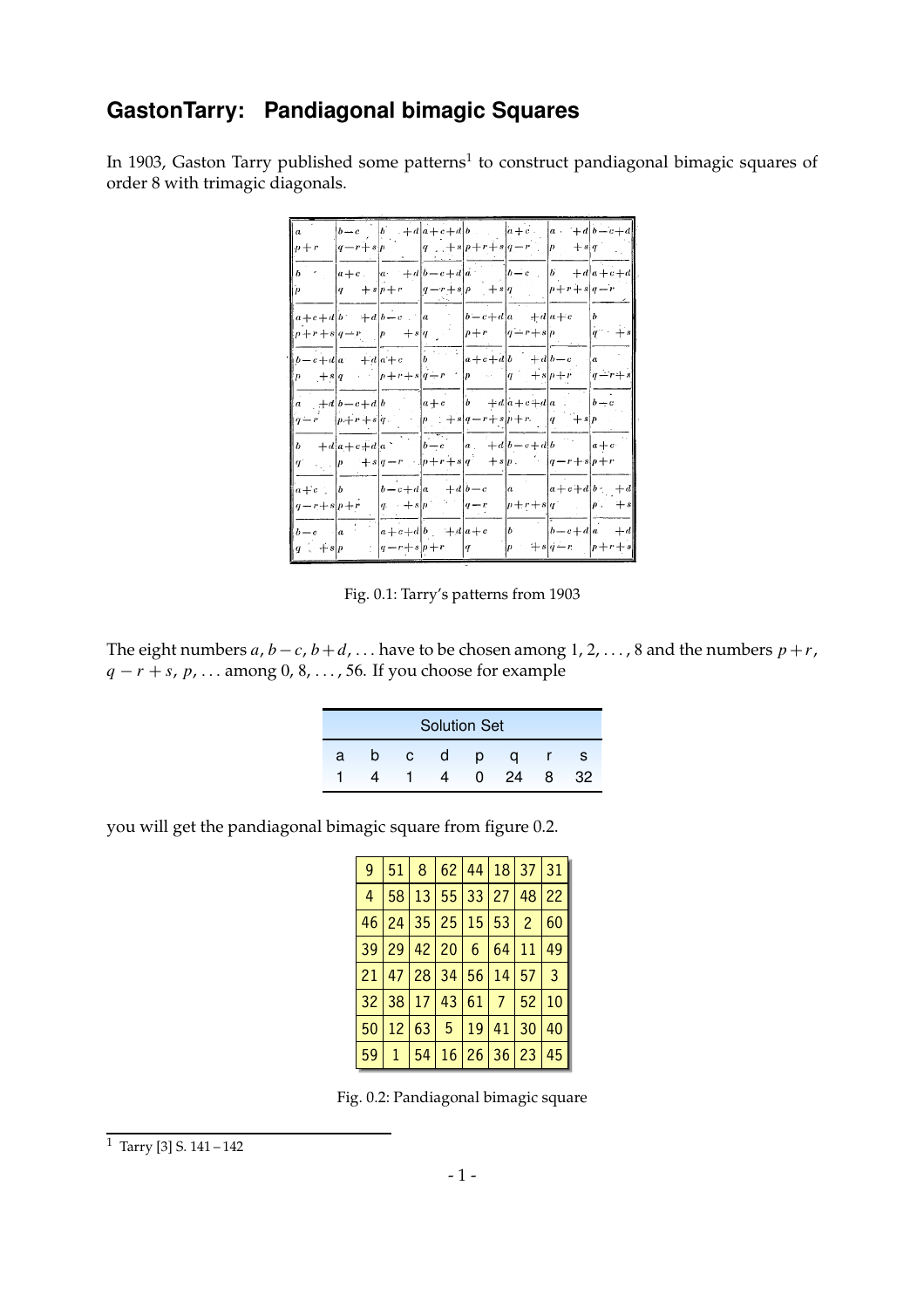Francis Gaspalou<sup>2</sup> analyzed these squares and found 320 pandiagonal bimagic squares, 80 of them being really unique.

|    |    | $-c$                                                                                                               | $+ d  a$  |                | $+ c$                                                                 |                                                  |    |        |                | $\begin{array}{ccc} + d & a & a \end{array}$                                                 |               |    | $+ c$                                      | $+ d   b$ |                          | $-c$ .                                                                          | a             |    |                                |                 | $+ d   b$ |                                              |         |
|----|----|--------------------------------------------------------------------------------------------------------------------|-----------|----------------|-----------------------------------------------------------------------|--------------------------------------------------|----|--------|----------------|----------------------------------------------------------------------------------------------|---------------|----|--------------------------------------------|-----------|--------------------------|---------------------------------------------------------------------------------|---------------|----|--------------------------------|-----------------|-----------|----------------------------------------------|---------|
|    |    | $cp = r(a - b)$  cp                                                                                                |           |                | $+cr$                                                                 |                                                  | ep |        |                | $+ cs   cp - r(a - b + c) + cs   cp - r(a - b) + cs   cp$                                    |               |    |                                            |           |                          | $+$ or                                                                          | $+ c s   c p$ |    |                                |                 |           | $\left[cp-r(a-b+c)\right]$                   |         |
|    |    | $\mathbf{b}$ and $\mathbf{b}$ and $\mathbf{b}$ and $\mathbf{b}$ and $\mathbf{b}$ and $\mathbf{b}$ and $\mathbf{b}$ |           |                |                                                                       | $+ d   a$                                        |    | $+ c$  |                | $-0$                                                                                         | $+ d   b$     |    |                                            |           |                          |                                                                                 | $+ d   b$     |    | $-c$                           | a               |           | $+ c$                                        | $+ d$   |
|    |    | $ cp - r(a - b)  + cs  cp  + cr + cs  cp $                                                                         |           |                |                                                                       |                                                  |    |        |                | $ cp-r(a-b+c) cp-r(a-b)$                                                                     |               |    |                                            |           | cp                       | $+cr$                                                                           |               | cp |                                |                 |           | $+ cs   cp - r(a - b + c) + cs$              |         |
|    | a  | $+ c$                                                                                                              |           | $+d b$         | $-c$                                                                  |                                                  |    |        | $a + d \mid b$ |                                                                                              |               |    | $-c$                                       | $+ d  a $ |                          |                                                                                 |               |    | $+c$ $\qquad \qquad \boxed{b}$ | $+ d  a$        |           |                                              |         |
|    | cp | $+cr$                                                                                                              |           |                | $\begin{vmatrix} cp - r(a-b) & cp - r(a-b+c) + cs & cp \end{vmatrix}$ |                                                  |    |        |                |                                                                                              | $+ c s   c p$ |    | $+cr$                                      |           |                          | $+ cs   cp - r(a - b) + cs   cp - r(a - b + c)$  cp                             |               |    |                                |                 |           |                                              |         |
|    |    |                                                                                                                    |           |                |                                                                       | $+d b $                                          |    | $-c$   | $\overline{a}$ | $+$ $\epsilon$                                                                               |               |    | $+ d  a$                                   |           |                          | $ b + d a$                                                                      |               |    | $+ c$                          | $\vert b \vert$ |           | $-e^{\frac{1}{2}}$                           | $+ d$   |
| cр |    | $+cr$                                                                                                              |           |                | $+ cs   cp - r(a - b) + cs   cp - r(a - b + c)   cp$                  |                                                  |    |        |                |                                                                                              |               |    | $\begin{array}{ccc} [cp & +cr \end{array}$ |           |                          | $\begin{vmatrix} cp - r(a-b) & \vert cp - r(a-b+c) + cs \vert cp \end{vmatrix}$ |               |    |                                |                 |           |                                              | $+ c s$ |
|    |    | $-e^{\frac{1}{2}}$                                                                                                 |           | $\overline{a}$ | $+ c$                                                                 | $+ d b$                                          |    |        |                | $\begin{array}{ccc} a & b \\ c & d \end{array}$                                              | $+ d  a $     |    | $+ c$                                      |           | $\left  b \right\rangle$ | $-c$                                                                            |               |    | $+ d  a$                       |                 |           |                                              | $+ d$   |
| 2P |    |                                                                                                                    |           |                | $[cp - r(a - b + c)]$ $[cp - r(a - b) + cs]cp$ + cr                   |                                                  |    |        |                |                                                                                              | $+ c s  cp$   |    |                                            |           |                          | $+ cs  cp - r(a - b + c) + cs  cp - r(a - b)$                                   |               |    |                                |                 | cp        | $+cr$                                        |         |
|    |    |                                                                                                                    |           |                | $+ d   b$ $  a + c + d   b$                                           |                                                  |    |        |                | $-c$                                                                                         |               |    |                                            |           |                          | $+d  a$ $ b$                                                                    |               |    | $-c$                           | $+ d   a$       |           | $+ c$                                        |         |
|    |    |                                                                                                                    |           |                | $+ cs [cp - r(a - b + c) + cs [cp - r(a - b)]$ $cp$                   |                                                  |    |        |                | $+cr$                                                                                        |               | cp |                                            |           |                          | $ cp - r(a - b + c) $ $[cp - r(a - b) + cs]cp$ + cr + cs                        |               |    |                                |                 |           |                                              |         |
|    |    | $+$ c                                                                                                              |           | b              | $-c$                                                                  | $+ d  a$                                         |    |        |                | $\begin{array}{ccc} \cdot & & \phantom{-} \phantom{a} & & \phantom{-} & + d & b \end{array}$ |               |    | $-c$                                       |           |                          | $a + c$                                                                         | $+ d b$       |    |                                |                 |           | $\begin{array}{ccc} \n a & +d \n\end{array}$ |         |
|    |    | $\left cp-r(a-b+c)\right $                                                                                         |           | cp             |                                                                       | cp                                               |    | $+$ cr |                | $+ cs   cp - r(a - b) + cs   cp - r(a - b + c) + cs   cp$                                    |               |    |                                            |           |                          |                                                                                 | $+ c s c p$   |    | $+$ cr                         |                 |           | $ cp - r(a - b) $                            |         |
|    |    |                                                                                                                    | $+ d  a $ |                |                                                                       | $\begin{array}{ccc} & & b \\ \hline \end{array}$ |    | $-c$   | $+ d  a $      | $+ c$                                                                                        |               | a  |                                            | $+ d   b$ |                          |                                                                                 |               | a  | $+ c$                          | $+ d b$         |           | $-c$                                         |         |
|    |    | $cp - r(a - b + c) + cs$ $cp$                                                                                      |           |                |                                                                       | $+ c s   c p$                                    |    | $+cr$  |                | $\left[ cp - r(a - b)\right]$                                                                |               |    | $[cp - r(a - b + c)]$ cp                   |           |                          |                                                                                 |               | cp | $+cr$                          |                 |           | $+ cs   cp - r(a - b) + cs $                 |         |

One year later, Tarry published ten more pattern schemes<sup>3</sup>, where first one is shown is figure 0.3.

Fig. 0.3: Scheme #1 of Tarry's patterns from 1904

I analyzed these patterns and found out that each of them will also create 320 pandiagonal bimagic squares, 80 of them being really unique again. For example, the following solution set for scheme #1

|   |   | <b>Solution Set</b> |   |     |   |    |
|---|---|---------------------|---|-----|---|----|
| a | C | d                   | D | a   |   | s  |
|   |   |                     | n | -64 | 8 | 32 |

will produce the auxiliary squares

| 7              | $\overline{c}$ | 8              | $\mathbf{1}$   | 6              | 3              | 5              | 4              |
|----------------|----------------|----------------|----------------|----------------|----------------|----------------|----------------|
| 1              | 8              | $\overline{c}$ | 7              | 4              | 5              | 3              | 6              |
| 6              | 3              | 5              | 4              | 7              | $\overline{c}$ | 8              | 1              |
| 4              | 5              | 3              | 6              | $\mathbf{1}$   | 8              | $\overline{c}$ | 7              |
| 3              | 6              | 4              | 5              | $\overline{c}$ | 7              | $\mathbf{1}$   | 8              |
| 5              | 4              | 6              | 3              | 8              | 1              | 7              | $\overline{c}$ |
| $\overline{c}$ | 7              | $\mathbf{1}$   | 8              | 3              | 6              | 4              | 5              |
| 8              | 1              | 7              | $\overline{c}$ | 5              | 4              | 6              | 3              |

|    |   | $24 \mid 8 \mid 32 \mid 48 \mid 56 \mid 40 \mid 0$ |  |    | <b>16</b> |
|----|---|----------------------------------------------------|--|----|-----------|
| 56 |   | 40 0 16 24 8 32 48                                 |  |    |           |
| 8  |   | 24   48   32   40   56   16   0                    |  |    |           |
|    |   | $ 40 $ 56   16   0   8   24   48   32              |  |    |           |
| 0  |   | 16 56 40 32 48 24                                  |  |    | -8        |
| 32 |   | $148$   24   8   0   16   56   40                  |  |    |           |
| 16 | 0 | 40 56 48 32 8                                      |  |    | 24        |
|    |   | 48 32 8 24 16 0                                    |  | 40 | 56        |

Fig. 0.4: Auxiliary squares from scheme #1

<sup>&</sup>lt;sup>2</sup> Gaspalou [2]

 $3$  Tarry [4]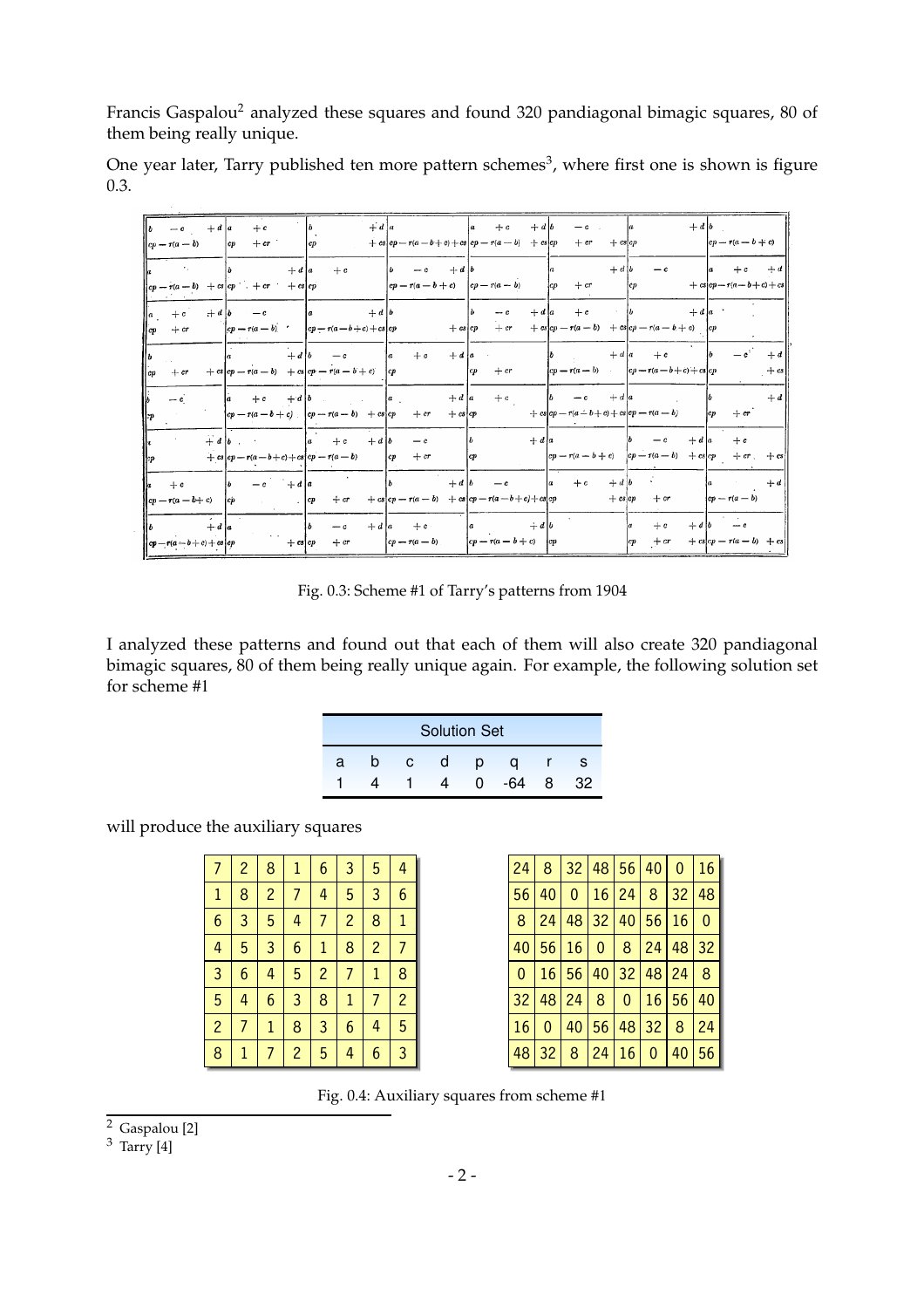| 31   10   40   49   62   43   5   20 |  |  |  |                                      |
|--------------------------------------|--|--|--|--------------------------------------|
| 57   48   2   23   28   13   35   54 |  |  |  |                                      |
| 14   27   53   36   47   58   24   1 |  |  |  |                                      |
| 44   61   19   6   9   32   50   39  |  |  |  |                                      |
| $3 22 60 45 34 55 25 16$             |  |  |  |                                      |
| 37   52   30   11   8   17   63   42 |  |  |  |                                      |
| 18   7   41   64   51   38   12   29 |  |  |  |                                      |
|                                      |  |  |  | 56   33   15   26   21   4   46   59 |

which add together to the pandiagonal bimagic square in figure 0.5.

Fig. 0.5: Pandiagonal bimagic sqare from scheme #1 of Tarry's patterns

Let me give another example from scheme #2, which is shown in figure 0.6.

|    | $\begin{vmatrix} a & +c & b & -c \end{vmatrix}$                                                                             |                  |                 |                            |    |                                                                                     |  |                                                                                                                                             |  | $+a b$ $+a a$ $+c$ $+d b$ $-c$ $+d a$ $ b$                                                                                                             |              |                                          |           |                                                                                                       |              |                   |         |
|----|-----------------------------------------------------------------------------------------------------------------------------|------------------|-----------------|----------------------------|----|-------------------------------------------------------------------------------------|--|---------------------------------------------------------------------------------------------------------------------------------------------|--|--------------------------------------------------------------------------------------------------------------------------------------------------------|--------------|------------------------------------------|-----------|-------------------------------------------------------------------------------------------------------|--------------|-------------------|---------|
| cp |                                                                                                                             |                  |                 | $+ cs   cp + cr + cs   cp$ |    |                                                                                     |  | $ cp + cr $                                                                                                                                 |  | $\begin{vmatrix} cp - r(a - b) & + cs & p - r(a - b + c) + cs & p - r(a - b) & c & p - r(a - b + c) \end{vmatrix}$                                     |              |                                          |           |                                                                                                       |              |                   |         |
|    |                                                                                                                             |                  | a               |                            |    |                                                                                     |  | $\begin{array}{ccccccc} b & -c & +d & a & +c & +d & b \end{array}$                                                                          |  |                                                                                                                                                        |              | $+ d  a$ $+ d  b$ $-c$ $ a $             |           |                                                                                                       |              | $+$ c             |         |
|    | $ cp - r(a - b) $                                                                                                           |                  |                 |                            |    |                                                                                     |  | $ cp-r(a-b+c) cp-r(a-b) + cs cp-r(a-b+c)+cs cp.$                                                                                            |  |                                                                                                                                                        |              | $ cp $ + cr $ cp $ + cs $ cp $ + cr + cs |           |                                                                                                       |              |                   |         |
|    | $-c + d  a$                                                                                                                 |                  |                 | $+ c$                      |    | $+ d \begin{bmatrix} b & & & a \end{bmatrix}$                                       |  |                                                                                                                                             |  | $\begin{array}{ccccccccccccc} \cdot & \cdot & \cdot & \cdot & b & -c & \cdot & a & +c & b & \cdot & -d & -d \end{array}$                               |              |                                          |           |                                                                                                       |              |                   |         |
|    | $+cr + cs cp$                                                                                                               |                  |                 |                            |    | $+ cs   cp + cr$   $cp$                                                             |  |                                                                                                                                             |  | $ cp - r(a - b + c) + cs cp - r(a - b) + cs cp - r(a - b + c) cp - r(a - b)$                                                                           |              |                                          |           |                                                                                                       |              |                   |         |
|    |                                                                                                                             |                  |                 |                            |    |                                                                                     |  | $+ d \begin{vmatrix} b & +d \end{vmatrix} a + c$ $\begin{vmatrix} b & -c \end{vmatrix} a$                                                   |  |                                                                                                                                                        |              |                                          |           | $\cdot$ $ a - 1 + c $                                                                                 | $+ d \mid b$ | $-c$ $\qquad$ + d |         |
|    |                                                                                                                             |                  |                 |                            |    |                                                                                     |  | $ cp - r(a - b + c) $ $ cp - r(a - b) $ $ cp - r(a - b + c)  + cs  cp - r(a - b)  + cs  cp $ $+ cr$                                         |  |                                                                                                                                                        | $ cp\rangle$ |                                          |           | $\begin{array}{ccc} \n\begin{array}{ccc}\n\alpha & + & c \\ \alpha & + & c\n\end{array}\n\end{array}$ |              |                   | $+ c s$ |
|    | $-c1$                                                                                                                       |                  | $\vert a \vert$ | $+ c$                      |    | $\vert b \vert$                                                                     |  |                                                                                                                                             |  | $+ d \begin{vmatrix} a & b & c \end{vmatrix} + d \begin{vmatrix} b & -c & + d \end{vmatrix} + c$                                                       |              |                                          | $+ d   b$ |                                                                                                       |              |                   |         |
|    |                                                                                                                             | $\vert cp \vert$ |                 | $+cr$                      | cp |                                                                                     |  | $+ c s  c p + c r$                                                                                                                          |  | $+ cs   cp - r(a - b)$ $cp - r(a - b + c) \cdot   cp - r(a - b) + cs   cp - r(a - b + c) + cs$                                                         |              |                                          |           |                                                                                                       |              |                   |         |
|    |                                                                                                                             |                  |                 |                            |    | $\begin{vmatrix} a & b & c \end{vmatrix}$ $\begin{vmatrix} a & b & c \end{vmatrix}$ |  | $+ d  b - c  + d  a$                                                                                                                        |  |                                                                                                                                                        |              | $+a b$                                   |           | $+d a $ + c                                                                                           |              |                   |         |
|    |                                                                                                                             |                  |                 |                            |    |                                                                                     |  | $\begin{vmatrix} cp - r(a-b) + cs & cp - r(a-b+c) + cs & cp - r(a-b) \end{vmatrix}$ $\begin{vmatrix} cp - r(a-b+c) + cp & cp \end{vmatrix}$ |  |                                                                                                                                                        |              | $+ c s  cp + cr$                         |           | $+ c s  cp \rightarrow \qquad \qquad \boxed{cp} \qquad + c r$                                         |              |                   |         |
|    |                                                                                                                             |                  |                 |                            |    |                                                                                     |  | $\overline{a + c + d \mid b - c + d \mid a}$ $\qquad \qquad \boxed{b}$                                                                      |  | $ a + c $ $ b  - c$                                                                                                                                    |              |                                          |           | $ a \t+ d b \t+ d$                                                                                    |              |                   |         |
|    | $\begin{array}{ccc} cp & +cr & \cdot & \cdot & \cdot\end{array}$ $\begin{array}{ccc} cp & \cdot & \cdot & \cdot\end{array}$ |                  |                 |                            |    |                                                                                     |  |                                                                                                                                             |  | $\begin{vmatrix} cp & +cr & +cs & p \end{vmatrix}$ $\begin{vmatrix} cp & +cs & -ra - b + c \end{vmatrix}$ $\begin{vmatrix} cp & -ra - b \end{vmatrix}$ |              |                                          |           | $ cp - r(a - b + c) + cs cp - r(a - b) + cs $                                                         |              |                   |         |
|    |                                                                                                                             |                  |                 |                            |    | $+d  a $ $+ d  b$ $-c$ $a$                                                          |  | $+ c$                                                                                                                                       |  | $\begin{array}{ccc} \n b & c & d \n \end{array}$ $\begin{array}{ccc} \n a & b & -c & +d \n \end{array}$                                                |              |                                          |           |                                                                                                       |              | $+ c$             | $+ d$   |
|    |                                                                                                                             |                  |                 |                            |    |                                                                                     |  | $ cp-r(a-b+c)+cs cp-r(a-b) + cs cp-r(a-b+c) cp-r(a-b)$                                                                                      |  | $ cp + cr + cs cp$                                                                                                                                     |              |                                          |           | $+ c s c p + c r$  cp                                                                                 |              |                   |         |

Fig. 0.6: Scheme #2 of Tarry's patterns from 1904

The solution set

| <b>Solution Set</b> |   |              |              |        |           |  |    |  |  |  |  |
|---------------------|---|--------------|--------------|--------|-----------|--|----|--|--|--|--|
| а                   | n | C            | d            | $\Box$ | a         |  |    |  |  |  |  |
|                     | 5 | $-2^{\circ}$ | $\mathbf{1}$ |        | $-20 -64$ |  | 16 |  |  |  |  |

will produce the auxiliary squares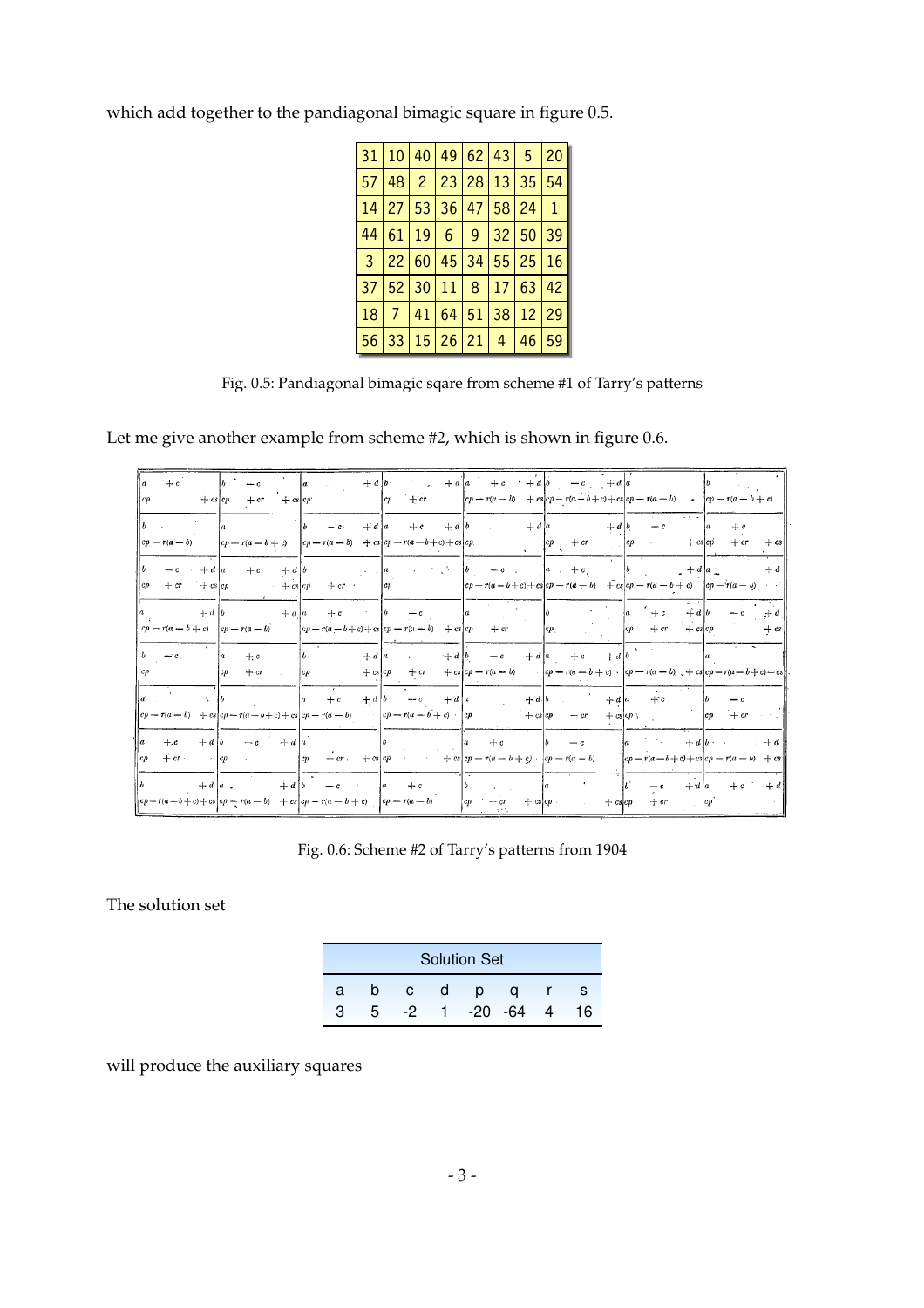| $\mathbf{1}$   | 7              | 4              | 6              | $\overline{c}$ | 8                | 3              | 5              |
|----------------|----------------|----------------|----------------|----------------|------------------|----------------|----------------|
| 5              | 3              | 8              | $\overline{c}$ | 6              | 4                | 7              | $\mathbf{1}$   |
| 8              | $\overline{c}$ | 5              | 3              | 7              | $\mathbf{1}$     | 6              | 4              |
| 4              | 6              | $\mathbf{1}$   | 7              | 3              | 5                | $\overline{c}$ | 8              |
| 7              | 1              | 6              | 4              | 8              | $\overline{c}$   | 5              | 3              |
| 3              | 5              | $\overline{c}$ | 8              | 4              | $\boldsymbol{6}$ | $\mathbf{1}$   | 7              |
| $\overline{c}$ | 8              | 3              | 5              | $\mathbf{1}$   | 7                | 4              | 6              |
| 6              | 4              | 7              | $\mathbf{1}$   | 5              | 3                | 8              | $\overline{c}$ |

|  | 8   0   40   32   16   24   48   56 |  |  |
|--|-------------------------------------|--|--|
|  | 48 56 16 24 40 32 8 0               |  |  |
|  | 0   8   32   40   24   16   56   48 |  |  |
|  | 56 48 24 16 32 40 0 8               |  |  |
|  | 40 32 8 0 48 56 16 24               |  |  |
|  | 16 24 48 56 8 0 40 32               |  |  |
|  | 32 40 0 8 56 48 24 16               |  |  |
|  | 24   16   56   48   0   8   32   40 |  |  |

Fig. 0.7: Auxiliary squares from scheme #2

which add together to the pandiagonal bimagic square in figure 0.8.

| 9  |                        |             | 44   38   18   32   51   61 |                |    |              |
|----|------------------------|-------------|-----------------------------|----------------|----|--------------|
|    | 53 59 24 26 46 36 15   |             |                             |                |    | $\spadesuit$ |
| 8  |                        |             | 10 37 43 31 17 62 52        |                |    |              |
|    | 60 54 25 23 35 45 2    |             |                             |                |    | 16           |
|    | 47 33 14 4 56 58 21 27 |             |                             |                |    |              |
|    | 19 29 50 64 12 6 41 39 |             |                             |                |    |              |
| 34 |                        | $48 \mid 3$ |                             | 13 57 55 28 22 |    |              |
| 30 | 20 63 49 5             |             |                             | 11             | 40 | 42           |

Fig. 0.8: Pandiagonal bimagic square from scheme #2 of Tarry's patterns

Tarry's ten different schemes will produce  $320 \cdot 10 = 3200$  bimagic squares altogether, but only 320 of them are really unique.

Those 320 unique squares can also be derived from the pattern schemes #1, #2, #5 and #6. Furthermore, I found that the squares from #2 and #3 are the same as those from Tarry's patterns in [3].

In 1934 Cazalas translated these patterns into numbers<sup>4</sup> and with his modified version of Tarry's number series, he was able to produce some of these squares, but his results couldn't reach the great variety of Tarry's patterns.

The basic values of the number series corresponding to the ten schemes of Tarry are shown in figure 0.9. For a deeper understanding of the mentioned number series please look into the book of Cazalas.

<sup>4</sup> Cazalas [1] S. 109 – 111